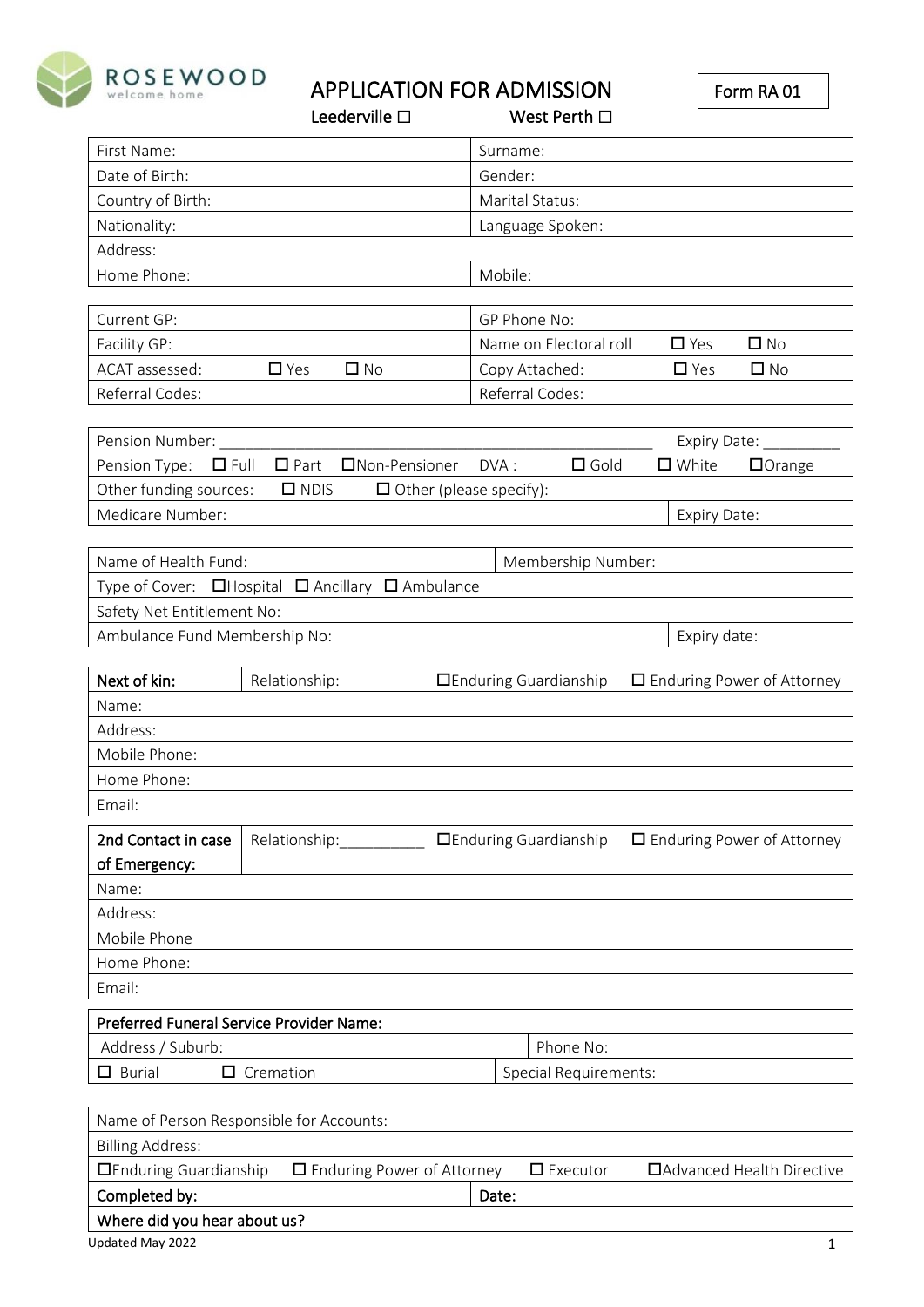# **Admissions Clinical Care Needs**

This information will assist us in determining your current health care requirements to ensure that we can provide you with safe and high-quality care.

| Have you been in hospital for more than one night<br>in 6 months?                                  |                                                         | □ Yes □ No                                                                       |                         |  |  |
|----------------------------------------------------------------------------------------------------|---------------------------------------------------------|----------------------------------------------------------------------------------|-------------------------|--|--|
| Do you require assistance with eating or drinking?                                                 |                                                         | □ Yes □ No                                                                       |                         |  |  |
| Do you have any special dietary requirements?                                                      |                                                         | $\Box$ Yes $\Box$ No                                                             |                         |  |  |
| Have you had any falls in the last 3 months?                                                       |                                                         | $\Box$ Yes $\Box$ No                                                             |                         |  |  |
| Do you require any aids to help you mobilise?                                                      |                                                         | □ Yes □ No                                                                       |                         |  |  |
| Have you had the 2022 Influenza vaccination?                                                       |                                                         | □ Yes □ No                                                                       |                         |  |  |
| Have you had the Covid19 vaccination?<br>(Please provide certificate of immunisation if available) |                                                         | $\Box$ Yes $\Box$ No<br>Vaccine Name:<br>(e.g., Pfizer)<br>Dose 1 date received: |                         |  |  |
|                                                                                                    |                                                         | Dose 2 date received:<br>Dose 3 date received:                                   |                         |  |  |
|                                                                                                    |                                                         | Dose 4 date received:                                                            |                         |  |  |
| Please select if any of the following is applicable                                                |                                                         |                                                                                  |                         |  |  |
| $\square$ Dementia                                                                                 | $\Box$ Cancer Treatment                                 | $\Box$ Heart Problems                                                            | $\Box$ More than 100kgs |  |  |
| $\square$ Wandering                                                                                | $\Box$ Depression                                       | $\Box$ Immobile                                                                  | $\Box$ Non-verbal       |  |  |
| $\Box$ Refusal of Care                                                                             | $\square$ Diabetes                                      | $\Box$ Infection                                                                 | $\Box$ Vision Impaired  |  |  |
| $\Box$ Aggression                                                                                  | $\square$ Bowel Incontinence                            | $\square$ Smoker                                                                 | $\Box$ Hearing Impaired |  |  |
| $\square$ Memory Problems                                                                          | $\Box$ Urinary Incontinence                             | $\Box$ Pain                                                                      | $\square$ Wounds        |  |  |
|                                                                                                    | Any special requests or preferences we should consider? |                                                                                  |                         |  |  |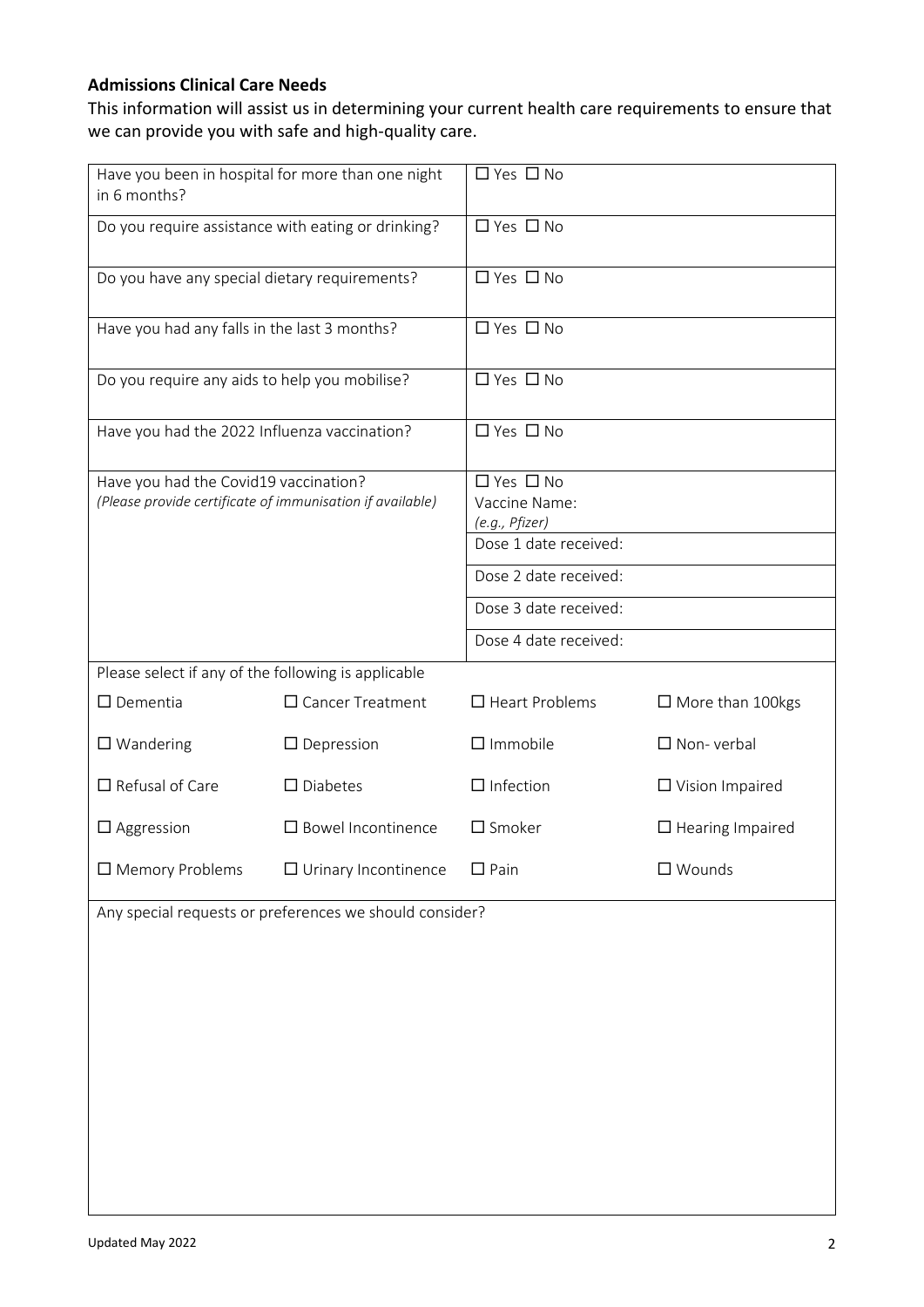# Consent and Mail Redirection

| Any other family members who require email communications/ updates/ bulletins from Rosewood |        |  |  |
|---------------------------------------------------------------------------------------------|--------|--|--|
| Name:                                                                                       | Email: |  |  |
| Name:                                                                                       | Email: |  |  |

#### Present Accommodation Address

| Is your family aware of your application?                                | $\Box$ Yes | $\square$ No |  |  |
|--------------------------------------------------------------------------|------------|--------------|--|--|
|                                                                          |            |              |  |  |
| Have you had Respite at any other Facility, if so when and for how long? |            |              |  |  |
|                                                                          |            |              |  |  |
|                                                                          |            |              |  |  |

#### Mail Redirection

| Please indicate $(\checkmark)$ your preference |
|------------------------------------------------|
| Resident to receive personal mail.             |
| Resident to receive legal and financial mail.  |
| Please redirect legal and financial mail to:   |
|                                                |
| Name:                                          |
| Address:                                       |

# Photography Consent

| Please indicate $(\checkmark)$ your consent to be photographed for the below purposes: |                               |  |                                  |  |
|----------------------------------------------------------------------------------------|-------------------------------|--|----------------------------------|--|
|                                                                                        | Publicity / Media Stories     |  | Internal Resident Photo Montages |  |
|                                                                                        | Rosewood's Social Media Sites |  | Internal Newsletters             |  |
| I do not authorise any photos to be published                                          |                               |  |                                  |  |
|                                                                                        |                               |  |                                  |  |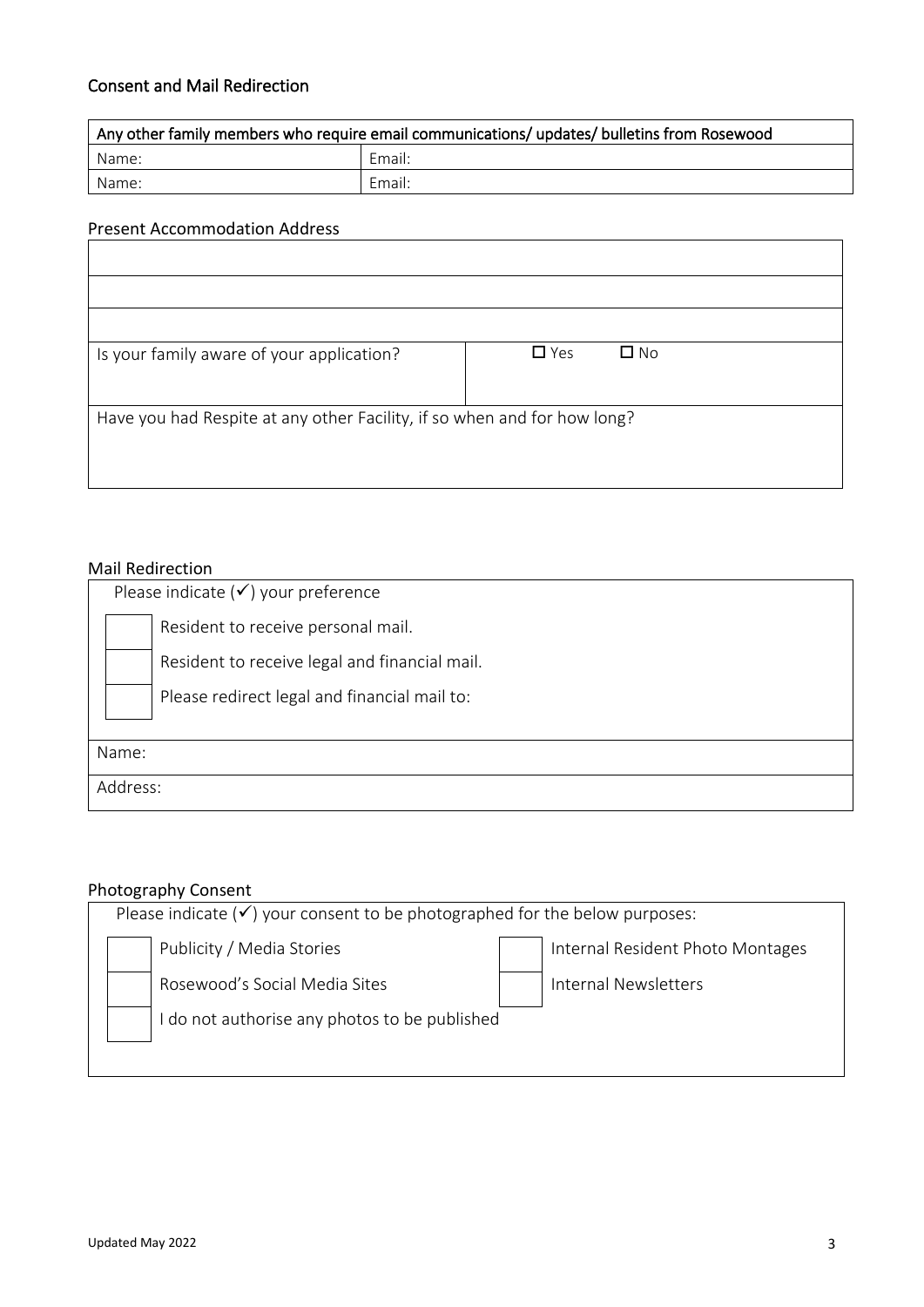# **Assets, Income & Liability Information** Please note

Applicants who have joint accounts, assets or liabilities only write their share on this form – NOT the total amount.

| Name of Resident: |  |
|-------------------|--|
|                   |  |

| Has an Asset and Income Assessment been | $\Box$ Yes        |
|-----------------------------------------|-------------------|
| submitted to Services Australia?        | Π N∩              |
| If Yes, is there a copy attached?       | $\Box$ Yes<br>ΠN∩ |

## **1. Australian Pension**

| Do you receive the Centrelink pension?                                | $\Box$ Yes            | $\Box$ No      |                      |
|-----------------------------------------------------------------------|-----------------------|----------------|----------------------|
| If Yes, please tick type                                              | $\Box$ Full           | $\Box$ Part    |                      |
| Do you receive a Department of Veterans Affairs<br>pension?           | $\Box$ Yes            | $\square$ No   |                      |
| If Yes, what colour card issued:                                      | $\square$ White<br>No | $\square$ Gold | $\Box$ Orange $\Box$ |
| Fortnightly amount received:                                          |                       |                |                      |
| Are you recognised by the Department of Veterans<br>Affairs as a POW? |                       |                |                      |

# **2. Overseas and Other Pensions**

| Please give details (type and amount) of other pensions received for example overseas pensions. |        |  |  |
|-------------------------------------------------------------------------------------------------|--------|--|--|
| <b>Details</b>                                                                                  | Amount |  |  |
|                                                                                                 |        |  |  |
|                                                                                                 |        |  |  |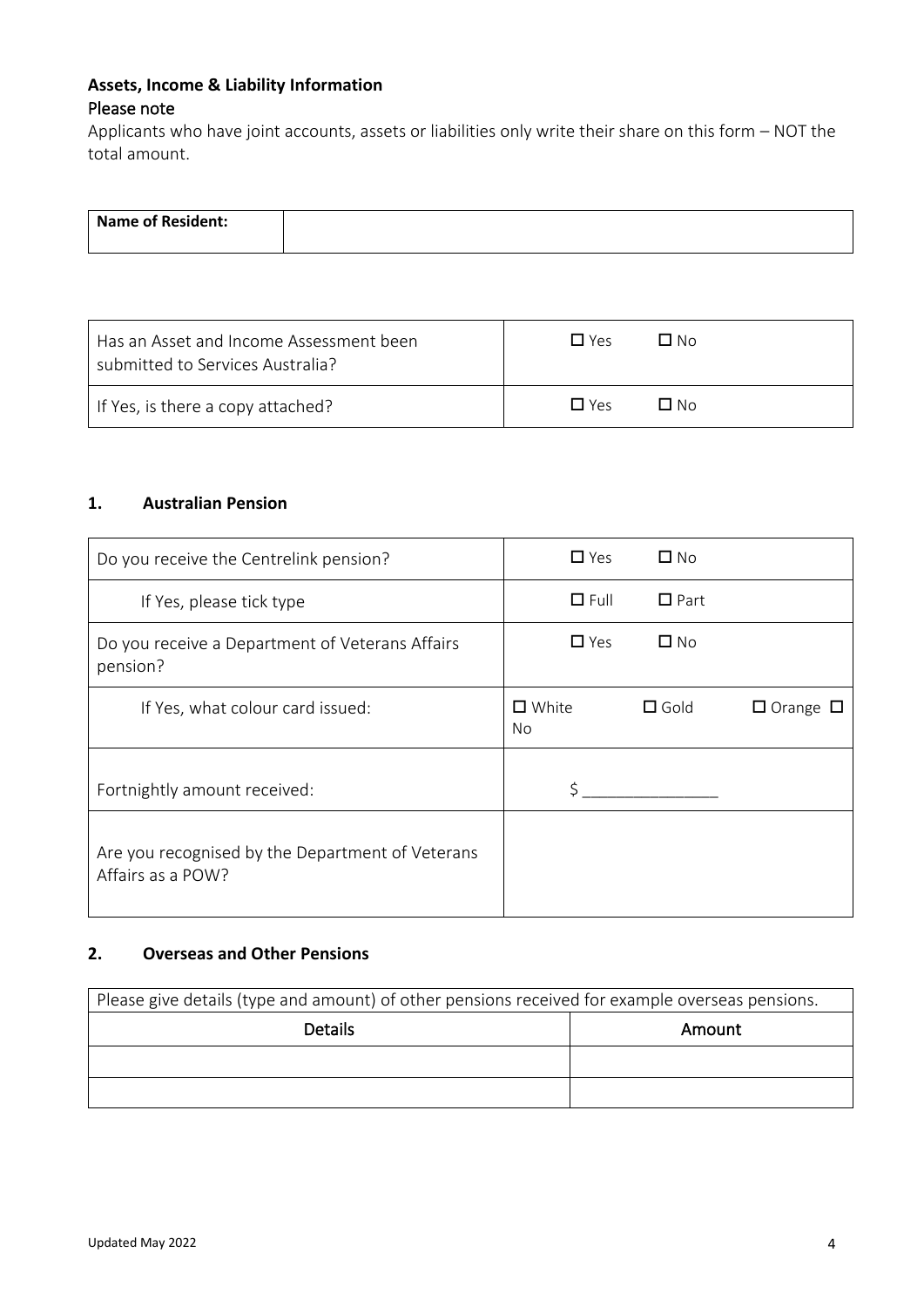# APPLICATION FOR PERMANENT RESIDENTIAL CARE *Private and Confidential*

### **3. Other Incomes**

| Do you receive any other income not mentioned in 1 or 2<br>above? | $\square$ No<br>$\square$ Yes   |
|-------------------------------------------------------------------|---------------------------------|
| Source                                                            | Net average weekly income<br>\$ |
| Rent                                                              |                                 |
| Interest                                                          |                                 |
| Dividends (excl. franked credits)                                 |                                 |
| Insurance policy/friendly society etc.                            |                                 |
| Dividends/distributions/bonuses                                   |                                 |
| <b>Business profits</b>                                           |                                 |
| Other income                                                      |                                 |
|                                                                   |                                 |
| Total                                                             | \$                              |

Total average weekly other income means total average weekly income, assessable for tax purposes (excluding imputation credits attaching to franked divided income), net of expense deductible for tax purposes, receivable from all sources except for Centrelink Aged Pensions, Department of Veterans' Affairs pensions and, in both cases, rental assistance and pharmaceutical allowances paid as supplements to those pensions.

#### **4. Home Ownership Status**

| Have you owned a home in the last 2 years?                      |            |      |  |
|-----------------------------------------------------------------|------------|------|--|
| If yes please provide property address:                         |            |      |  |
|                                                                 |            |      |  |
|                                                                 | $\Box$ Yes | П No |  |
|                                                                 |            |      |  |
|                                                                 |            |      |  |
| Has your spouse/dependant child/carer or close relative been    | $\Box$ Yes | □ No |  |
| living in the home for 5 years?                                 |            |      |  |
| Is your spouse/dependant child/carer or close relative eligible | $\Box$ Yes | ∩ No |  |
| for any pension or benefit?                                     |            |      |  |